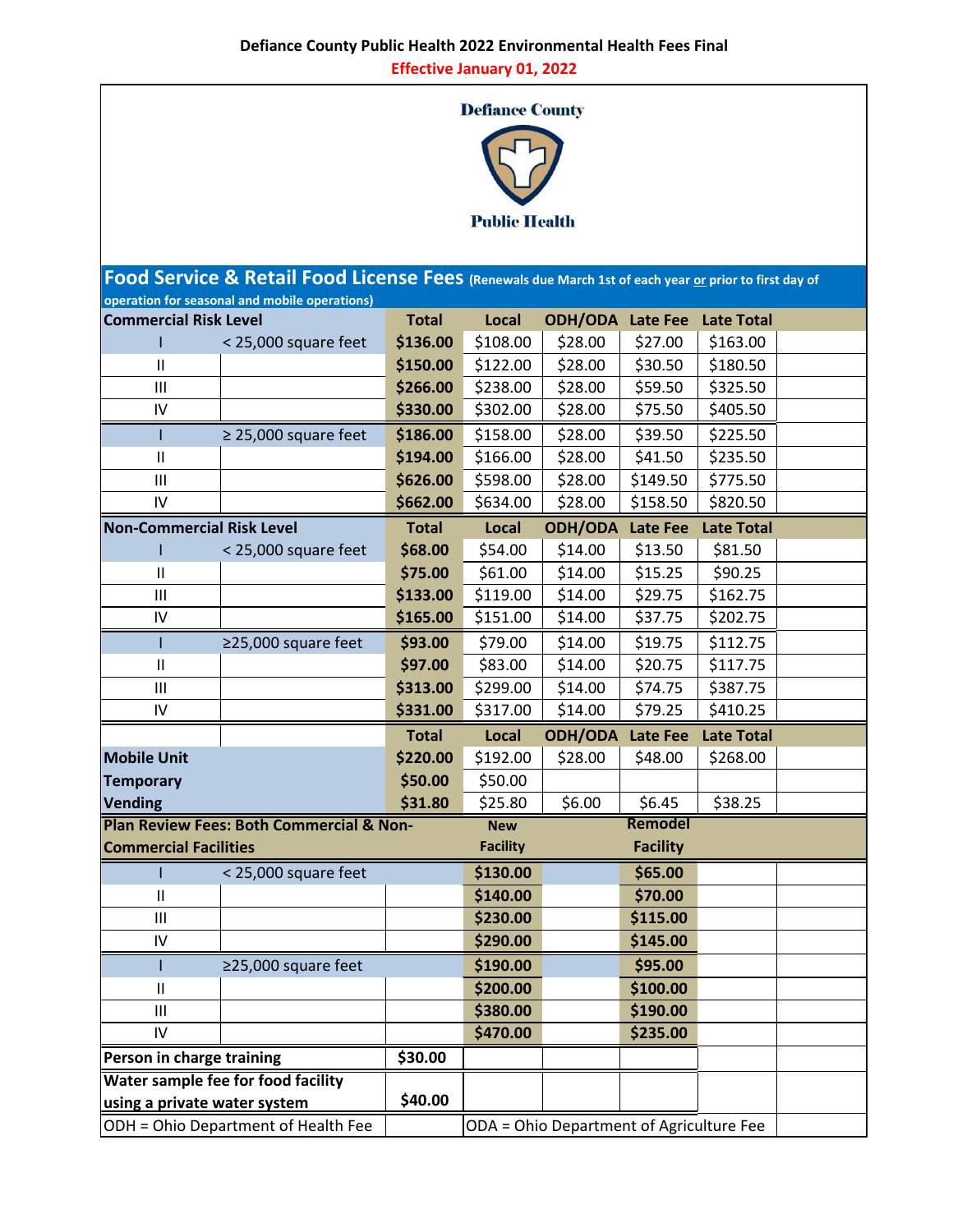## **Defiance County Public Health 2022 Environmental Health Fees Final**

**Effective January 01, 2022**

| Campground License Fees (Renewals due April 30th each year)                                                                                                  |              |          |                   |                 |                   |  |  |  |
|--------------------------------------------------------------------------------------------------------------------------------------------------------------|--------------|----------|-------------------|-----------------|-------------------|--|--|--|
| <b>Campgrounds</b>                                                                                                                                           | <b>Total</b> | Local    | <b>ODH</b>        | <b>Late Fee</b> | <b>Late Total</b> |  |  |  |
| Campgrounds with $\leq$ 50 Lots                                                                                                                              | \$250.00     | \$140.00 | \$110.00          | \$35.00         | \$285.00          |  |  |  |
| Campgrounds with > 50 Lots                                                                                                                                   | \$250.00     | \$140.00 | \$110.00          | \$35.00         | \$285.00          |  |  |  |
| Per site fee for each site over 50                                                                                                                           | \$3.00       | \$3.00   |                   | \$0.75          | \$3.75            |  |  |  |
| <b>Temporary Campgrounds</b>                                                                                                                                 | <b>Total</b> | Local    |                   | Late Fee        | <b>Late Total</b> |  |  |  |
| Campgrounds with $\leq$ 50 Lots                                                                                                                              | \$100.00     | \$100.00 |                   | \$25.00         | \$125.00          |  |  |  |
| Campgrounds with > 50 Lots                                                                                                                                   | \$100.00     | \$100.00 |                   | \$25.00         | \$125.00          |  |  |  |
| Per site fee for each site over 50                                                                                                                           | \$0.20       | \$0.20   |                   | \$0.05          | \$0.25            |  |  |  |
| ODH = Ohio Department of Health Fee                                                                                                                          |              |          |                   |                 |                   |  |  |  |
|                                                                                                                                                              |              |          |                   |                 |                   |  |  |  |
|                                                                                                                                                              |              |          |                   |                 |                   |  |  |  |
| Public Swimming Pool License Fees (Renewals due by April 30th each year)                                                                                     |              |          |                   |                 |                   |  |  |  |
|                                                                                                                                                              | <b>Total</b> | Local    | <b>ODH</b>        | <b>Late Fee</b> | <b>Late Total</b> |  |  |  |
| Individual Pool, Spa or Special Use Pool                                                                                                                     | \$440.00     | \$360.00 | \$80.00           | \$90.00         | \$530.00          |  |  |  |
| <b>Additional Pool/Spa/SUP at same address</b>                                                                                                               | \$285.00     | \$230.00 | \$55.00           | \$57.50         | \$342.50          |  |  |  |
| <b>License Transfer</b>                                                                                                                                      | \$100.00     | \$100.00 |                   | \$25.00         | \$125.00          |  |  |  |
| ODH = Ohio Department of Health Fee                                                                                                                          |              |          |                   |                 |                   |  |  |  |
|                                                                                                                                                              |              |          |                   |                 |                   |  |  |  |
| Body Art Approval Fees (Renewals due by December 31st of each year)                                                                                          |              |          |                   |                 |                   |  |  |  |
|                                                                                                                                                              | <b>Total</b> | Late     | <b>Late Total</b> |                 |                   |  |  |  |
| <b>Tattoo Services</b>                                                                                                                                       | \$200.00     | \$50.00  | \$250.00          |                 |                   |  |  |  |
| <b>Piercing Services</b>                                                                                                                                     | \$200.00     | \$50.00  | \$250.00          |                 |                   |  |  |  |
| <b>Combined Services</b>                                                                                                                                     | \$240.00     | \$60.00  | \$300.00          |                 |                   |  |  |  |
| <b>Time-Limited Approval for specific</b>                                                                                                                    |              |          |                   |                 |                   |  |  |  |
| event                                                                                                                                                        | \$100.00     | \$25.00  | \$125.00          |                 |                   |  |  |  |
| <b>Training - Per Person</b>                                                                                                                                 | \$50.00      |          |                   |                 |                   |  |  |  |
|                                                                                                                                                              |              |          |                   |                 |                   |  |  |  |
| <b>Realty Inspection Fees</b>                                                                                                                                |              |          |                   |                 |                   |  |  |  |
|                                                                                                                                                              |              |          |                   |                 |                   |  |  |  |
| <b>Realty Water*</b>                                                                                                                                         | \$100.00     |          |                   |                 |                   |  |  |  |
| <b>Realty Sewage</b>                                                                                                                                         | \$200.00     |          |                   |                 |                   |  |  |  |
| <b>Combined Water &amp; Sewage*</b><br>\$300.00<br>*Includes one Total Coliform/E. coli test; all other sample parameters are an additional fee (see below). |              |          |                   |                 |                   |  |  |  |
|                                                                                                                                                              |              |          |                   |                 |                   |  |  |  |
|                                                                                                                                                              |              |          |                   |                 |                   |  |  |  |
| <b>Miscellaneous</b>                                                                                                                                         |              |          |                   |                 |                   |  |  |  |
| <b>Day Care Inspection</b>                                                                                                                                   | \$30.00      |          |                   |                 |                   |  |  |  |
| Photocopies per page                                                                                                                                         | \$0.05       |          |                   |                 |                   |  |  |  |
|                                                                                                                                                              |              |          |                   |                 |                   |  |  |  |
|                                                                                                                                                              |              |          |                   |                 |                   |  |  |  |
|                                                                                                                                                              |              |          |                   |                 |                   |  |  |  |
|                                                                                                                                                              |              |          |                   |                 |                   |  |  |  |
|                                                                                                                                                              |              |          |                   |                 |                   |  |  |  |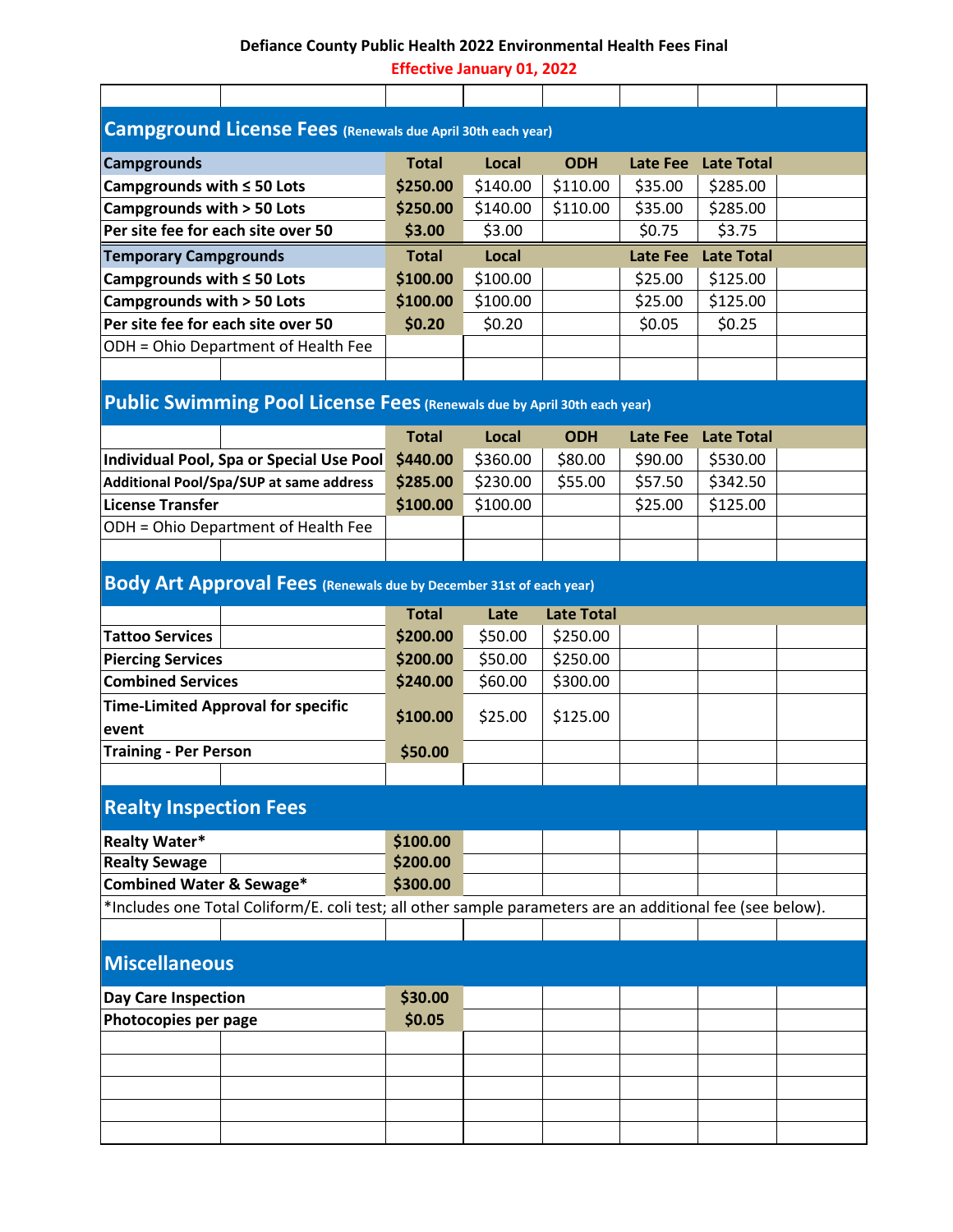## **Defiance County Public Health 2022 Environmental Health Fees Final**

**Effective January 01, 2022**

|                                                                                                                                                                                  |                                                                                                                         |              | <b>ODH = Ohio Defartment of Health</b>            |                   |             |          |            |  |  |
|----------------------------------------------------------------------------------------------------------------------------------------------------------------------------------|-------------------------------------------------------------------------------------------------------------------------|--------------|---------------------------------------------------|-------------------|-------------|----------|------------|--|--|
| <b>Private Water Systems</b>                                                                                                                                                     |                                                                                                                         |              | <b>ODNR= Ohio Department of Natural Resources</b> |                   |             |          |            |  |  |
| <b>Permit Fees</b>                                                                                                                                                               |                                                                                                                         | <b>Total</b> | Local                                             | <b>ODH</b>        | <b>ODNR</b> | Late Fee | Late total |  |  |
|                                                                                                                                                                                  | Well or any combined system using a well                                                                                |              |                                                   |                   |             |          |            |  |  |
| One, Two or Three Family Home                                                                                                                                                    |                                                                                                                         | \$420.00     | \$326.00                                          | \$74.00           | \$20.00     | \$81.50  | \$501.50   |  |  |
|                                                                                                                                                                                  | Other than a 1, 2 or 3 Family Home                                                                                      | \$480.00     | \$386.00                                          | \$74.00           | \$20.00     | \$96.50  | \$576.50   |  |  |
| Pond                                                                                                                                                                             |                                                                                                                         |              |                                                   |                   |             |          |            |  |  |
| Single Family Home                                                                                                                                                               |                                                                                                                         | \$420.00     | \$346.00                                          | \$74.00           |             | \$86.50  | \$506.50   |  |  |
| <b>Hauled Water, Cistern, Spring</b>                                                                                                                                             |                                                                                                                         |              |                                                   |                   |             |          |            |  |  |
| One, Two or Three Family Home                                                                                                                                                    |                                                                                                                         | \$400.00     | \$326.00                                          | \$74.00           |             | \$81.50  | \$481.50   |  |  |
|                                                                                                                                                                                  | Other than a 1, 2 or 3 Family Home                                                                                      | \$460.00     | \$386.00                                          | \$74.00           |             | \$96.50  | \$556.50   |  |  |
|                                                                                                                                                                                  | Alteration (includes conversion of a test well, adding to or changing a well casing, disinfection system or water tank) |              |                                                   |                   |             |          |            |  |  |
| One, Two or Three Family Home                                                                                                                                                    |                                                                                                                         | \$200.00     | \$200.00                                          |                   |             | \$50.00  | \$250.00   |  |  |
|                                                                                                                                                                                  | Other than a 1, 2 or 3 Family Home                                                                                      | \$240.00     | \$240.00                                          |                   |             | \$60.00  | \$300.00   |  |  |
|                                                                                                                                                                                  | Conversion of an existing well (that was not previously part of a Private Water System)                                 |              |                                                   |                   |             |          |            |  |  |
| One, Two or Three Family Home                                                                                                                                                    |                                                                                                                         | \$400.00     | \$326.00                                          | \$74.00           |             | \$81.50  | \$481.50   |  |  |
|                                                                                                                                                                                  | Other than a 1, 2 or 3 Family Home                                                                                      | \$460.00     | \$386.00                                          | \$74.00           |             | \$96.50  | \$556.50   |  |  |
|                                                                                                                                                                                  | Sealing or Decommissioning a Private Water System                                                                       |              |                                                   |                   |             |          |            |  |  |
| One, Two or Three Family Home                                                                                                                                                    |                                                                                                                         | \$60.00      | \$60.00                                           |                   |             | \$15.00  | \$75.00    |  |  |
|                                                                                                                                                                                  | Other than a 1, 2 or 3 Family Home                                                                                      | \$100.00     | \$100.00                                          |                   |             | \$25.00  | \$125.00   |  |  |
| Hauled Water Storage Tank                                                                                                                                                        | Installation and decomissioning of a temporary                                                                          | \$60.00      | \$60.00                                           |                   |             | \$15.00  | \$75.00    |  |  |
|                                                                                                                                                                                  | Alteration Disconnection when connecting to a Public<br>Water Supply with intention of retaining Private Water          |              |                                                   |                   |             |          |            |  |  |
| System source                                                                                                                                                                    |                                                                                                                         | \$60.00      | \$60.00                                           |                   |             | \$15.00  | \$75.00    |  |  |
|                                                                                                                                                                                  | Test Well (used to determine groundwater availability at a site)                                                        |              |                                                   |                   |             |          |            |  |  |
| All test wells                                                                                                                                                                   |                                                                                                                         | \$240.00     | \$146.00                                          | \$74.00           | \$20.00     | \$36.50  | \$276.50   |  |  |
| Sample Filing & Processing Fee <sup>1</sup>                                                                                                                                      |                                                                                                                         | \$40.00      | \$40.00                                           |                   |             |          |            |  |  |
| Variance Hearing Fee (nonrefundable)                                                                                                                                             |                                                                                                                         | \$50.00      | \$50.00                                           |                   |             |          |            |  |  |
| <sup>1</sup> Permit fee includes initial bacteria test and follow-up if needed. Sample processing fees waived on additional samples needed to<br>obtain water permit compliance. |                                                                                                                         |              |                                                   |                   |             |          |            |  |  |
|                                                                                                                                                                                  |                                                                                                                         |              |                                                   |                   |             |          |            |  |  |
|                                                                                                                                                                                  | <b>PWS CONTRACTOR FEES</b> (Registration Renewals due by December 31st each year or prior to commencing work)           |              |                                                   |                   |             |          |            |  |  |
|                                                                                                                                                                                  |                                                                                                                         | <b>Total</b> | <b>Late Fee</b>                                   | <b>Late Total</b> |             |          |            |  |  |
|                                                                                                                                                                                  | Water Hauler Registration / Vehicle                                                                                     | \$100.00     | \$25.00                                           | \$125.00          |             |          |            |  |  |
| unapproved source to a PWS.                                                                                                                                                      | Fee for supplying and/or hauling water from an                                                                          | \$100.00     | \$25.00                                           | \$125.00          |             |          |            |  |  |
|                                                                                                                                                                                  | Water huauler-each additional vehicle reistration                                                                       | \$30.00      | \$7.50                                            | \$37.50           |             |          |            |  |  |
| PWS Contractor construction & knowledge<br>assessment inspection                                                                                                                 |                                                                                                                         | \$100.00     |                                                   |                   |             |          |            |  |  |
| <b>Potable Water Sample Processing and Lab fees</b>                                                                                                                              |                                                                                                                         |              |                                                   |                   |             |          |            |  |  |
| Sample processing fee per trip                                                                                                                                                   |                                                                                                                         | \$40.00      |                                                   |                   |             |          |            |  |  |
| Lab Fee                                                                                                                                                                          | Total Coliform/E. coli                                                                                                  | \$20.00      | presence/absence                                  |                   | Nitrate     | \$20.00  |            |  |  |
| Total Coliform/E. coli                                                                                                                                                           |                                                                                                                         | \$30.00      | counts/100ml                                      |                   | Nitrite     | \$20.00  |            |  |  |
|                                                                                                                                                                                  | Lead                                                                                                                    | \$20.00      |                                                   |                   |             |          |            |  |  |
|                                                                                                                                                                                  |                                                                                                                         |              |                                                   |                   |             |          |            |  |  |